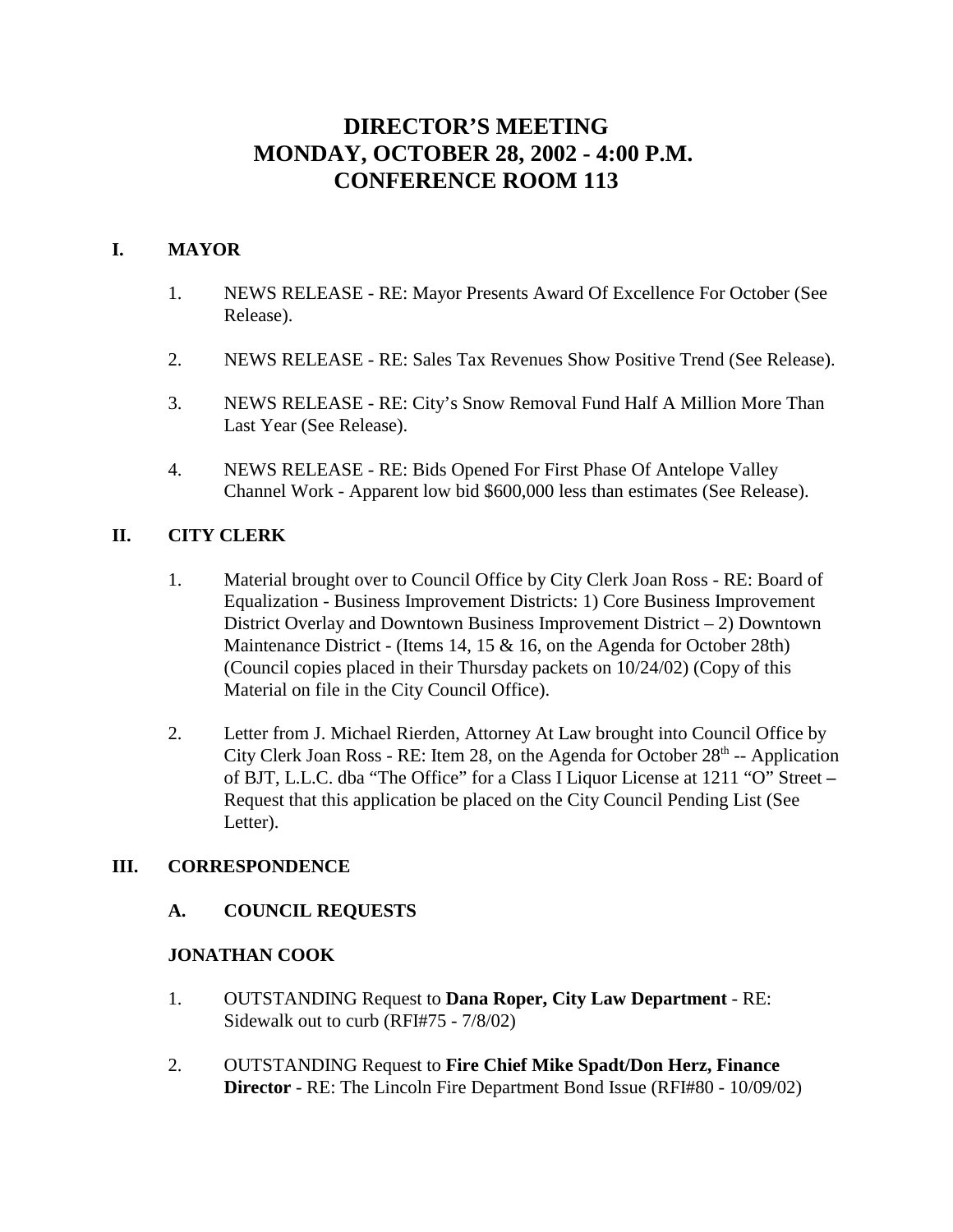### **ANNETTE McROY**

1. OUTSTANDING Request to Roger Figard, JAVA, Public Works & Utilities Department - RE: What will happen to the house at 2046 "R" Street (RFI#120 - 10/08/02). — **1.) SEE RESPONSE FROM WAYNE TETEN, ANTELOPE VALLEY PROJECT MANAGER, PUBLIC WORKS & UTILITIES DEPARTMENT RECEIVED ON RFI#120 - 10/18/02** 

# **JON CAMP**

- 1. OUTSTANDING Request to Allan Abbott, Public Works & Utilities Director**/ Lynn Johnson, Parks & Recreation Director** - RE: Bike path tunnels (RFI#78 - 10/02/02). — **1.) SEE RESPONSE FROM ROGER FIGARD, PUBLIC WORKS & UTILITIES DEPARTMENT RECEIVED ON RFI#78 - 10/11/02**
- 2. OUTSTANDING Request to **Fire Chief Mike Spadt** RE: Restructuring savings (RFI#80 - 10/11/02)

### **GLENN FRIENDT**

1. OUTSTANDING Request to Fire Chief Mike Spadt - RE: Fire Department activity by station (RFI#17 - 10/09/02). — **1.) SEE RESPONSE FROM FIRE CHIEF MIKE SPADT RECEIVED ON RFI#10/21/02-(10/18/02)** 

#### **TERRY WERNER**

- 1. Request to Nicole Fleck-Tooze, Public Works & Utilities Department RE: Sidewalk Repair (RFI#72 - 10/16/02)
- 2. Request to Allan Abbott, Public Works & Utilities Director/Larry Worth, StarTran - RE: HandiVan Complaint (RFI#73 - 10/16/02). — **1.) SEE RESPONSE FROM LARRY WORTH, STARTRAN RECEIVED ON RFI#73 - 10/22/02**

#### **KEN SVOBODA**

1. Request to Fire Chief Mike Spadt - RE: Fire Department activity by station (RFI#13-1A – 10/18/02)

#### **COLEEN SENG**

1. Request to Harry Kroos, Public Works & Utilities Department - RE: Sidewalk along Kahoa Park on Leighton Street (RFI#912 - 10/21/02)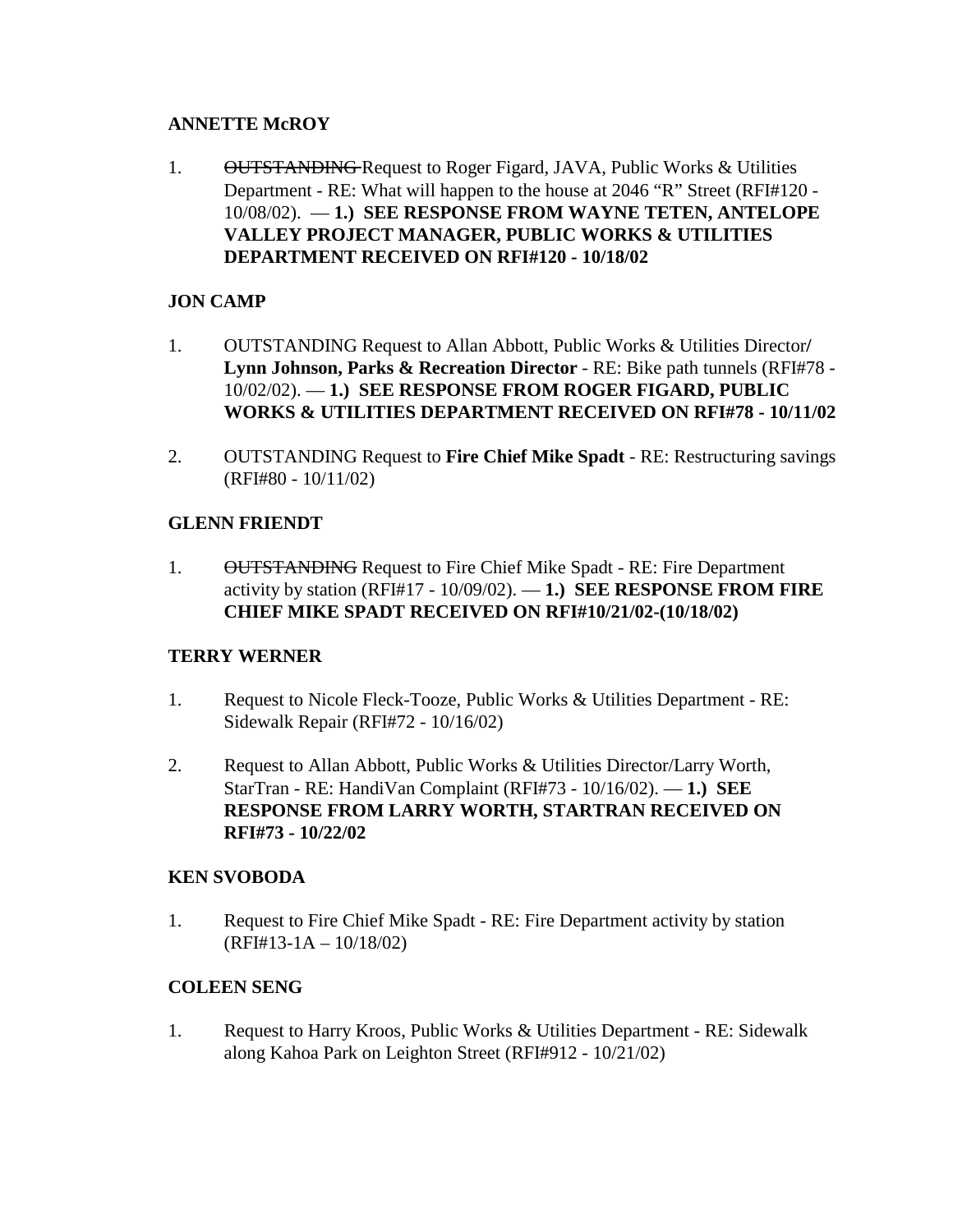# **B. DIRECTORS AND DEPARTMENT HEADS**

# **PLANNING**

- 1. Memo from Jean Walker RE: Change of Zone No. 3378 (Bill#02-156) (Mount Emerald) (See Memo).
- 2. Memo from Jean Walker RE: Special Permit No. 1976, View Pointe North Community Unit Plan Preliminary Plat No. 02014, View Pointe North Bills #02R-244 and  $\text{\#02R-245. (No. 70<sup>th</sup> & Waverly Road)(See Memo).}$
- 3. Memo from Marvin S. Krout RE: Waiver of sidewalks along the west side of S.  $70<sup>th</sup>$  Street and in the pedestrian way easement - (02R-217) (See Memo).
- 4. Report RE: FACTSHEET Submitted to the Lincoln City Council for Public Hearing on November 4, 2002 - "IMPACT FEES" - Change of Zone No. 3366, Title 27 (Bill #02-160) - Miscellaneous No. 02005, Title 26 (Bill #02-161) - FEE SCHEDULES (Bill #02R-247) - (Council copies of this Report placed in their Thursday packets on 10/24/02)(Copy of this Report is on file in the City Council Office).
- 5. Report RE: Impact Fee Analysis Handbook Home Builders Association of Lincoln - Exhibit #2 of Exhibit A of Factsheet on Impact Fee Ordinance (One Original - Placed on file in the City Council Office).

# **PUBLIC WORKS & UTILITIES DEPARTMENT**

1. Material from Margaret E. Remmenga - RE: Water and Sanitary Sewer Tapping Fees (See Material).

# **REAL ESTATE DIVISION**

- 1. InterOffice Memo from Clinton W. Thomas RE: Vacation of West Q Street; NW 27th Street east 506.1 feet (See Memo).
- 2. InterOffice Memo from Clinton W. Thomas RE: Vacation of north portion of L Street adjacent to Lot 12, Block 85, from the north line of L Street to the north side of L Street overpass from  $9<sup>th</sup>$  Street to the north-south alley. (See Memo)
- 3. InterOffice Memo from Clinton W. Thomas RE: Vacation of West Madison Avenue from a point 7.17 feet west of the west line of NW  $49<sup>th</sup>$  Street to NW  $53<sup>rd</sup>$ Street. (See Memo)